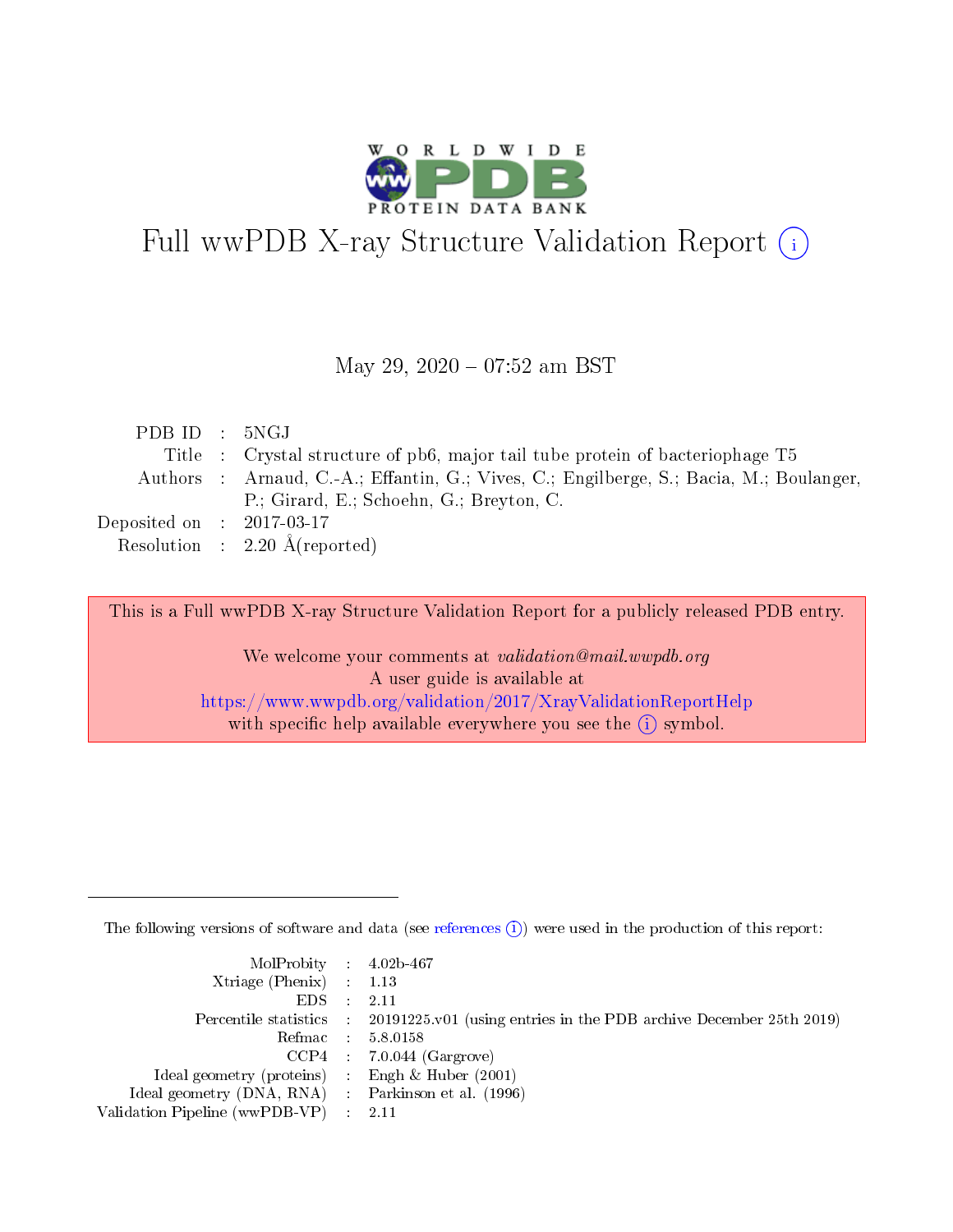# 1 [O](https://www.wwpdb.org/validation/2017/XrayValidationReportHelp#overall_quality)verall quality at a glance  $(i)$

The following experimental techniques were used to determine the structure: X-RAY DIFFRACTION

The reported resolution of this entry is 2.20 Å.

Percentile scores (ranging between 0-100) for global validation metrics of the entry are shown in the following graphic. The table shows the number of entries on which the scores are based.



| Metric                | Whole archive        | <b>Similar resolution</b>                                              |  |  |
|-----------------------|----------------------|------------------------------------------------------------------------|--|--|
|                       | $(\#\text{Entries})$ | $(\#\text{Entries},\, \text{resolution}\; \text{range}(\textup{\AA}))$ |  |  |
| $R_{free}$            | 130704               | 4898 (2.20-2.20)                                                       |  |  |
| Clashscore            | 141614               | $5594(2.20-2.20)$                                                      |  |  |
| Ramachandran outliers | 138981               | $5503(2.20-2.20)$                                                      |  |  |
| Sidechain outliers    | 138945               | $5504(2.20-2.20)$                                                      |  |  |
| RSRZ outliers         | 127900               | $4800(2.20-2.20)$                                                      |  |  |

The table below summarises the geometric issues observed across the polymeric chains and their fit to the electron density. The red, orange, yellow and green segments on the lower bar indicate the fraction of residues that contain outliers for  $>=$  3, 2, 1 and 0 types of geometric quality criteria respectively. A grey segment represents the fraction of residues that are not modelled. The numeric value for each fraction is indicated below the corresponding segment, with a dot representing fractions  $\epsilon=5\%$  The upper red bar (where present) indicates the fraction of residues that have poor fit to the electron density. The numeric value is given above the bar.

| Mol | $Chain \  Length$ | Quality of chain |    |    |
|-----|-------------------|------------------|----|----|
|     | ィーー               | 10%<br>89%       |    | 8% |
|     | エワワ               | 25%<br>84%       | 6% | 9% |

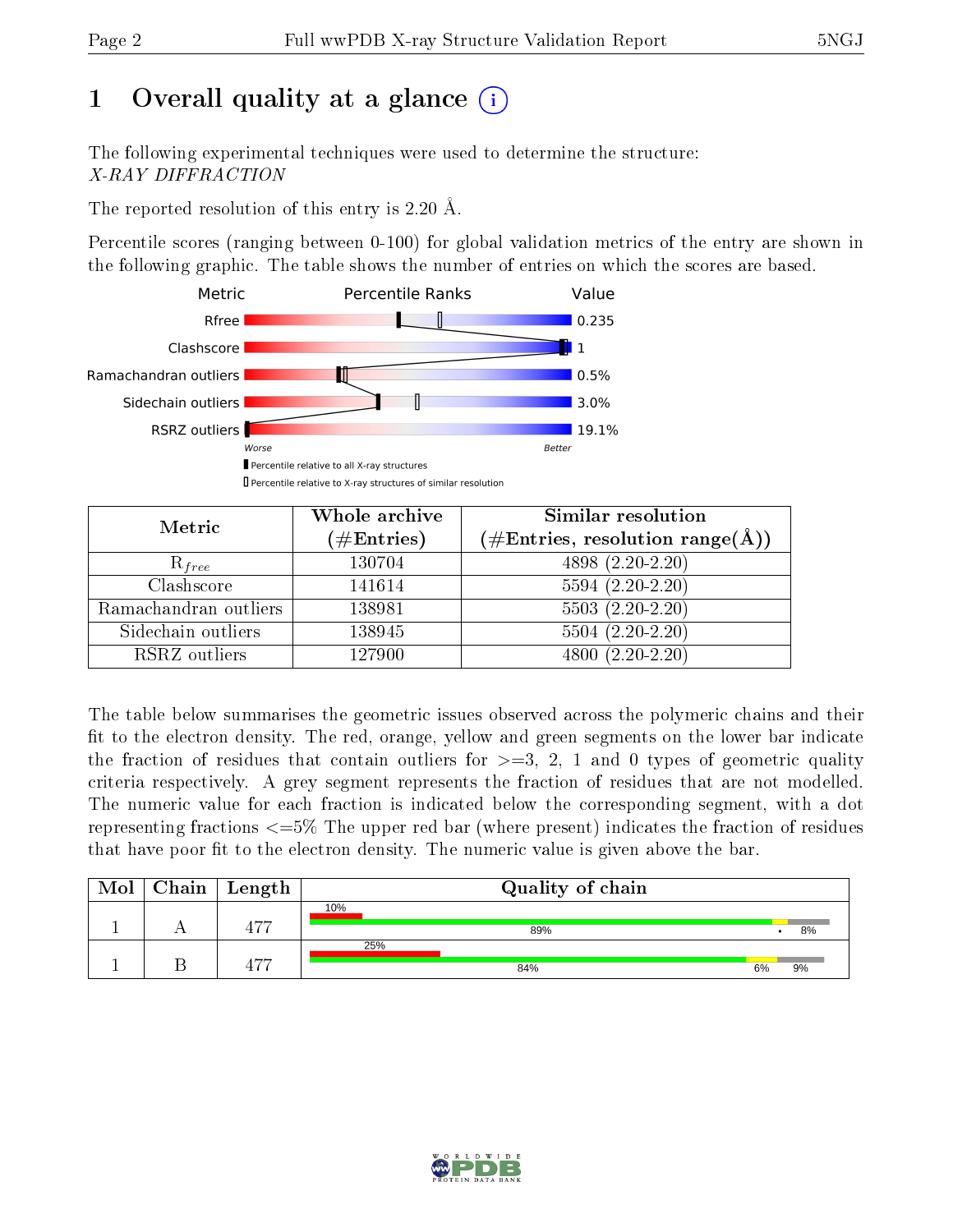# 2 Entry composition (i)

There are 3 unique types of molecules in this entry. The entry contains 13513 atoms, of which 6596 are hydrogens and 0 are deuteriums.

In the tables below, the ZeroOcc column contains the number of atoms modelled with zero occupancy, the AltConf column contains the number of residues with at least one atom in alternate conformation and the Trace column contains the number of residues modelled with at most 2 atoms.

Molecule 1 is a protein called Tail tube protein.

| Mol | Chain | $\mid$ Residues |       | Atoms                     |     |     |       |  | ZeroOcc   AltConf   Trace |  |
|-----|-------|-----------------|-------|---------------------------|-----|-----|-------|--|---------------------------|--|
|     |       | 440             | Total | $\overline{C}$            | H   | N   |       |  |                           |  |
|     |       |                 | 6729  | 2128 3347                 |     | 563 | 682 9 |  |                           |  |
|     |       | 433             | Total | $\overline{\mathbf{C}}$ . | H.  | N   |       |  |                           |  |
|     |       | 6551            | 2073  | 3249                      | 552 | 668 |       |  |                           |  |

| Chain                   | Residue | Modelled                | Actual | Comment        | Reference                          |
|-------------------------|---------|-------------------------|--------|----------------|------------------------------------|
| А                       | 465     | <b>GLU</b>              |        | expression tag | <b>UNP</b><br>Q6QGE2               |
| $\bf{A}$                | 466     | <b>ASN</b>              |        | expression tag | Q6QGE2<br><b>UNP</b>               |
| $\bf{A}$                | 467     | <b>LEU</b>              |        | expression tag | <b>UNP</b><br>Q6QGE2               |
| $\bf{A}$                | 468     | <b>TYR</b>              | ÷.     | expression tag | Q6QGE2<br><b>UNP</b>               |
| $\boldsymbol{A}$        | 469     | PHE                     |        | expression tag | Q6QGE2<br><b>UNP</b>               |
| $\boldsymbol{A}$        | 470     | <b>GLN</b>              | ÷,     | expression tag | Q6QGE2<br><b>UNP</b>               |
| $\boldsymbol{A}$        | 471     | <b>GLY</b>              | -      | expression tag | Q6QGE2<br><b>UNP</b>               |
| $\bf{A}$                | 472     | <b>HIS</b>              |        | expression tag | Q6QGE2<br><b>UNP</b>               |
| $\bf{A}$                | 473     | <b>HIS</b>              |        | expression tag | Q6QGE2<br><b>UNP</b>               |
| $\boldsymbol{A}$        | 474     | <b>HIS</b>              |        | expression tag | Q6QGE2<br><b>UNP</b>               |
| $\boldsymbol{A}$        | 475     | <b>HIS</b>              |        | expression tag | <b>UNP</b><br>$\rm Q6QGE2$         |
| $\boldsymbol{A}$        | 476     | <b>HIS</b>              |        | expression tag | Q6QGE2<br><b>UNP</b>               |
| $\bf{A}$                | 477     | <b>HIS</b>              | L,     | expression tag | Q6QGE2<br><b>UNP</b>               |
| $\, {\bf B}$            | 465     | GLU                     |        | expression tag | $\mathrm{Q6QGE2}$<br><b>UNP</b>    |
| $\overline{\mathrm{B}}$ | 466     | $\overline{ASN}$        |        | expression tag | <b>UNP</b><br>Q6QGE2               |
| $\, {\bf B}$            | 467     | <b>LEU</b>              |        | expression tag | Q6QGE2<br><b>UNP</b>               |
| $\overline{\mathrm{B}}$ | 468     | <b>TYR</b>              |        | expression tag | $Q6Q\overline{GE2}$<br><b>UNP</b>  |
| $\overline{B}$          | 469     | PHE                     |        | expression tag | Q6QGE2<br><b>UNP</b>               |
| B                       | 470     | <b>GLN</b>              |        | expression tag | <b>UNP</b><br>$Q6QGE$ <sub>2</sub> |
| $\overline{\mathbf{B}}$ | 471     | $\overline{\text{GLY}}$ | ÷.     | expression tag | Q6QGE2<br><b>UNP</b>               |
| B                       | 472     | <b>HIS</b>              | ÷,     | expression tag | Q6QGE2<br>UNP                      |
| $\boldsymbol{B}$        | 473     | <b>HIS</b>              | ÷.     | expression tag | $Q6QGE$ <sub>2</sub><br>UNP        |
| $\, {\bf B}$            | 474     | <b>HIS</b>              |        | expression tag | Q6QGE2<br>UNP                      |
| $\boldsymbol{B}$        | 475     | <b>HIS</b>              |        | expression tag | $Q6QGE$ <sup>2</sup><br><b>UNP</b> |
| $\overline{\mathbf{B}}$ | 476     | <b>HIS</b>              |        | expression tag | <b>UNP</b><br>Q6QGE2               |

There are 26 discrepancies between the modelled and reference sequences:

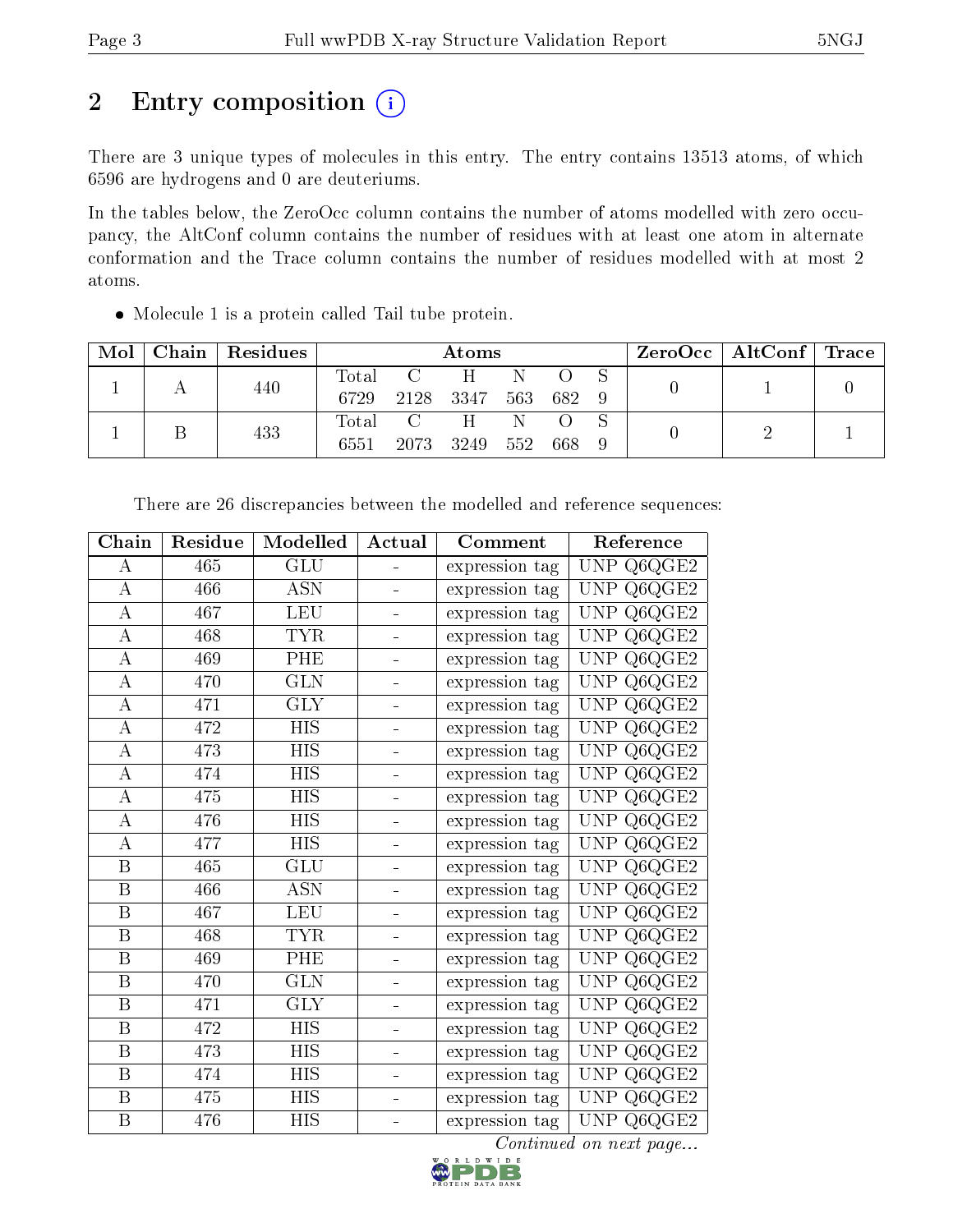|  | Chain   Residue   Modelled   Actual | <b>Comment</b> | Reference                          |
|--|-------------------------------------|----------------|------------------------------------|
|  |                                     |                | $\pm$ expression tag   UNP Q6QGE2. |

Molecule 2 is CHLORIDE ION (three-letter code: CL) (formula: Cl).

|  | Mol   Chain   Residues  <br>Atoms |       | $^\mathrm{+}$ ZeroOcc $\mathrm{~\vert}$ AltConf $\mathrm{~\vert}$ |  |
|--|-----------------------------------|-------|-------------------------------------------------------------------|--|
|  |                                   | Total |                                                                   |  |

• Molecule 3 is water.

|  | $Mol$   Chain   Residues | Atoms                | $ZeroOcc \   \$ AltConf |
|--|--------------------------|----------------------|-------------------------|
|  | 145                      | Total<br>-145<br>145 |                         |
|  | 83                       | Total<br>83<br>83    |                         |

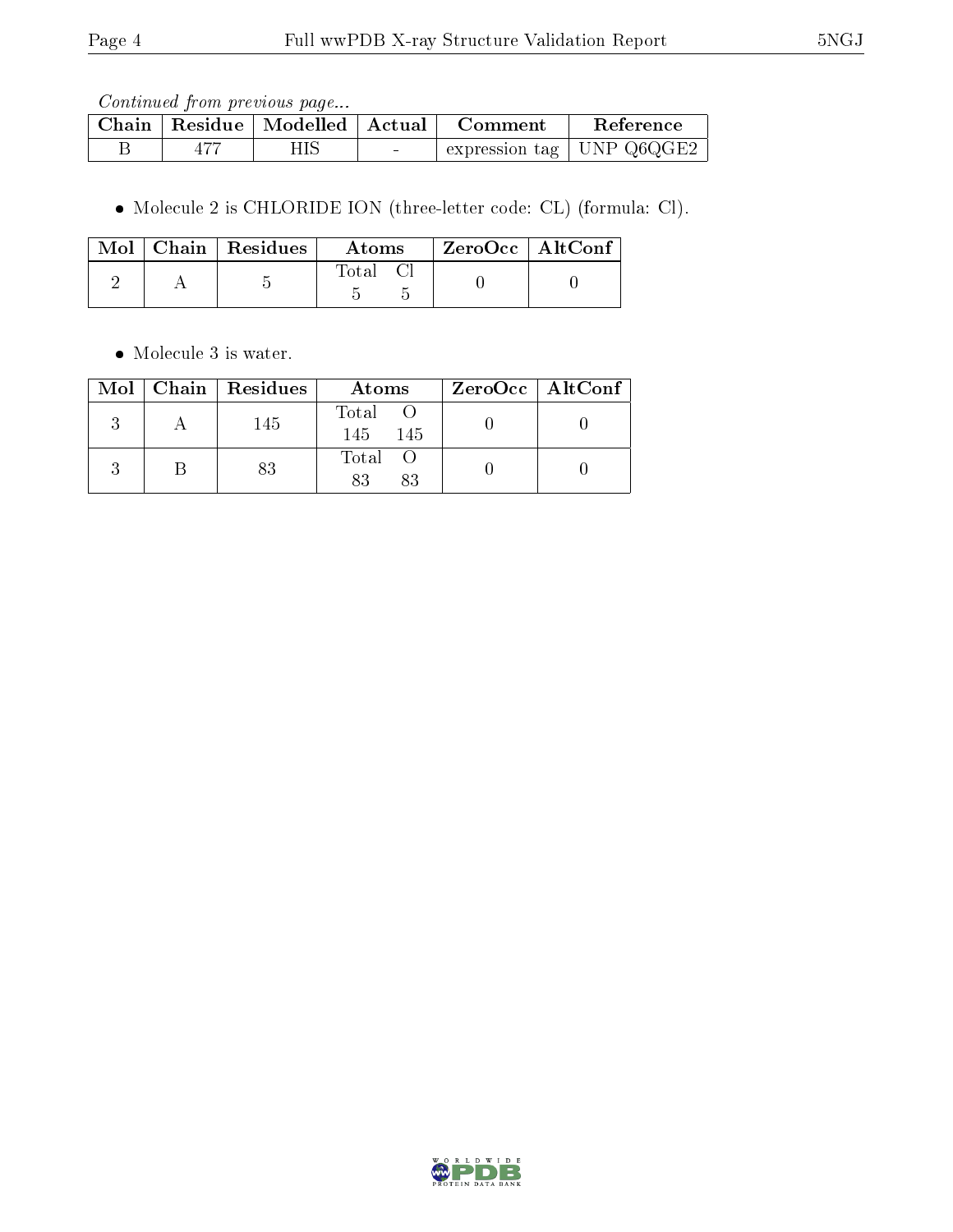# 3 Residue-property plots  $(i)$

These plots are drawn for all protein, RNA and DNA chains in the entry. The first graphic for a chain summarises the proportions of the various outlier classes displayed in the second graphic. The second graphic shows the sequence view annotated by issues in geometry and electron density. Residues are color-coded according to the number of geometric quality criteria for which they contain at least one outlier: green  $= 0$ , yellow  $= 1$ , orange  $= 2$  and red  $= 3$  or more. A red dot above a residue indicates a poor fit to the electron density (RSRZ  $> 2$ ). Stretches of 2 or more consecutive residues without any outlier are shown as a green connector. Residues present in the sample, but not in the model, are shown in grey.



• Molecule 1: Tail tube protein

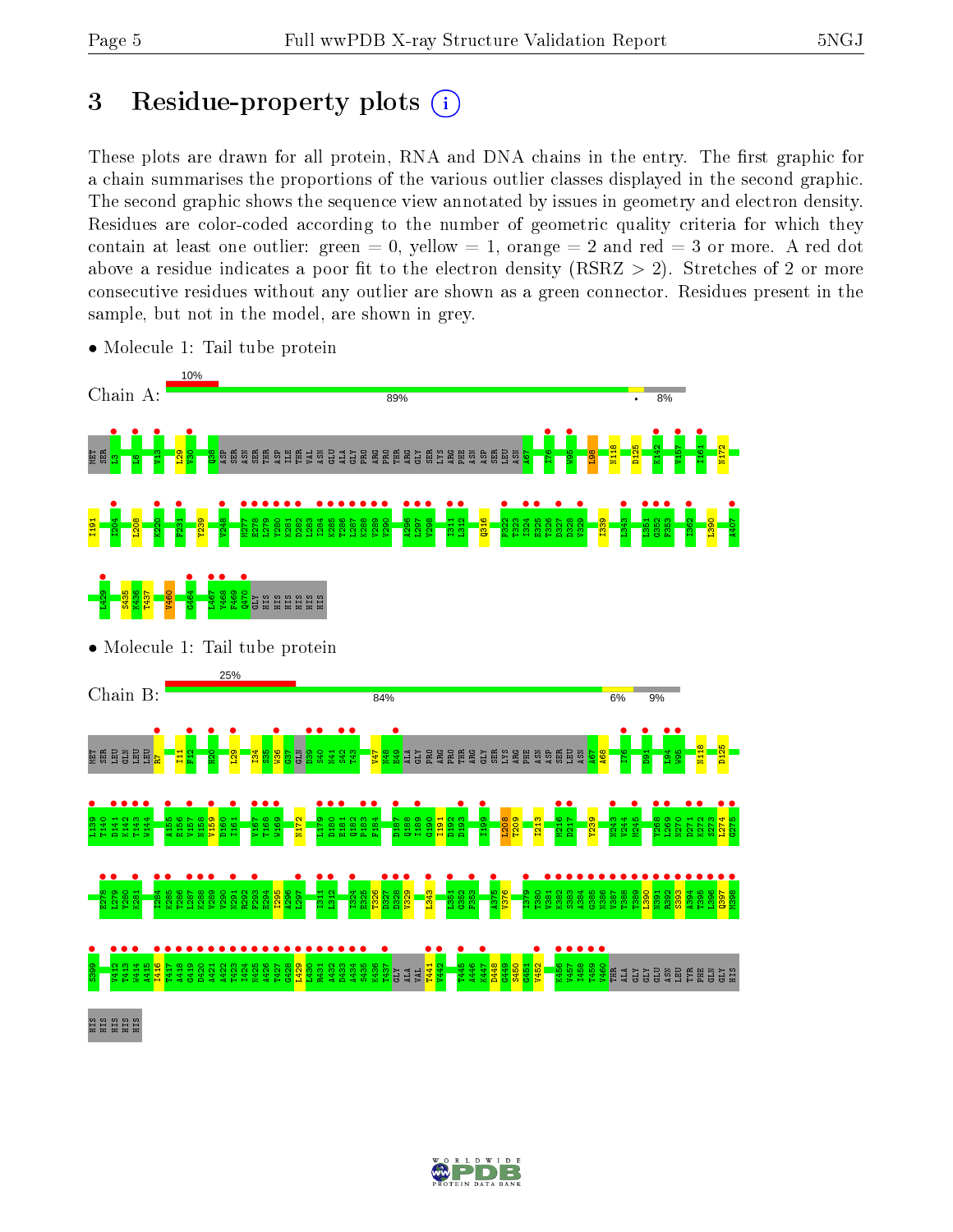# 4 Data and refinement statistics  $(i)$

| Property                                                         | Value                                      | Source     |
|------------------------------------------------------------------|--------------------------------------------|------------|
| Space group                                                      | P 1 21 1                                   | Depositor  |
| Cell constants                                                   | 115.08Å 83.37Å<br>76.79Å                   | Depositor  |
| a, b, c, $\alpha$ , $\beta$ , $\gamma$                           | $90.00^{\circ}$ 111.88°<br>$90.00^{\circ}$ |            |
| Resolution $(A)$                                                 | $44.00 - 2.20$                             | Depositor  |
|                                                                  | $57.32 - 2.20$                             | <b>EDS</b> |
| % Data completeness                                              | 99.7 (44.00-2.20)                          | Depositor  |
| (in resolution range)                                            | 99.7 (57.32-2.20)                          | <b>EDS</b> |
| $R_{merge}$                                                      | (Not available)                            | Depositor  |
| $\mathrm{R}_{sym}$                                               | (Not available)                            | Depositor  |
| $\langle I/\sigma(I) \rangle^{-1}$                               | $1.73$ (at 2.20Å)                          | Xtriage    |
| Refinement program                                               | <b>BUSTER 2.10.3</b>                       | Depositor  |
|                                                                  | $0.205$ , $0.235$                          | Depositor  |
| $R, R_{free}$                                                    | 0.209,<br>0.235                            | DCC        |
| $\mathcal{R}_{free}$ test set                                    | $3400$ reflections $(5.00\%)$              | wwPDB-VP   |
| Wilson B-factor $(A^2)$                                          | 56.8                                       | Xtriage    |
| Anisotropy                                                       | 0.495                                      | Xtriage    |
| Bulk solvent $k_{sol}(\text{e}/\text{A}^3), B_{sol}(\text{A}^2)$ | $0.39$ , $71.1$                            | <b>EDS</b> |
| L-test for $\overline{\text{twinning}}^2$                        | $< L >$ = 0.49, $< L^2 >$ = 0.32           | Xtriage    |
| Estimated twinning fraction                                      | No twinning to report.                     | Xtriage    |
| $F_o, F_c$ correlation                                           | 0.96                                       | <b>EDS</b> |
| Total number of atoms                                            | 13513                                      | wwPDB-VP   |
| Average B, all atoms $(A^2)$                                     | 86.0                                       | wwPDB-VP   |

Xtriage's analysis on translational NCS is as follows: The largest off-origin peak in the Patterson function is  $4.42\%$  of the height of the origin peak. No significant pseudotranslation is detected.

<sup>&</sup>lt;sup>2</sup>Theoretical values of  $\langle |L| \rangle$ ,  $\langle L^2 \rangle$  for acentric reflections are 0.5, 0.333 respectively for untwinned datasets, and 0.375, 0.2 for perfectly twinned datasets.



<span id="page-5-1"></span><span id="page-5-0"></span><sup>1</sup> Intensities estimated from amplitudes.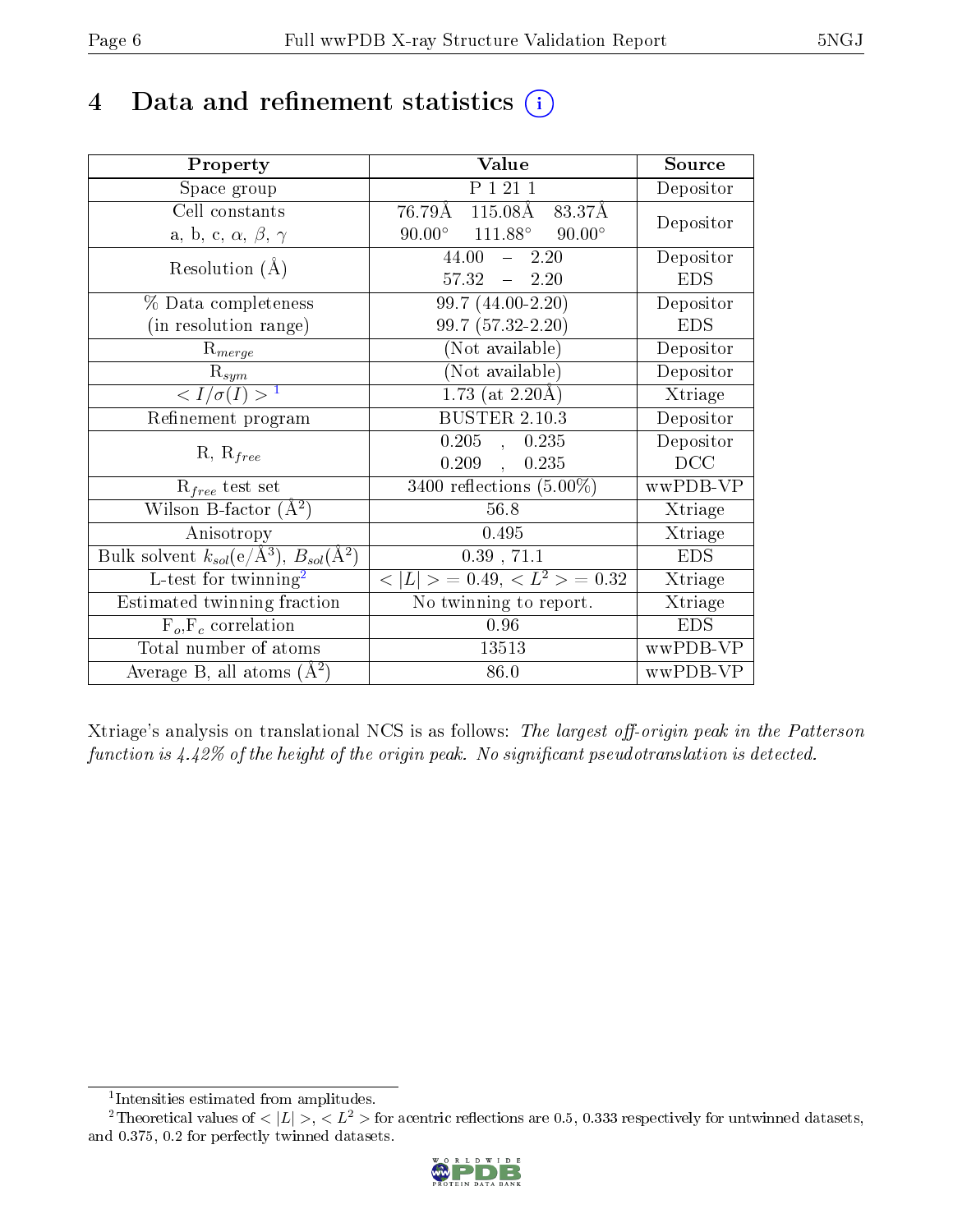# 5 Model quality  $(i)$

# 5.1 Standard geometry  $(i)$

Bond lengths and bond angles in the following residue types are not validated in this section: CL

The Z score for a bond length (or angle) is the number of standard deviations the observed value is removed from the expected value. A bond length (or angle) with  $|Z| > 5$  is considered an outlier worth inspection. RMSZ is the root-mean-square of all Z scores of the bond lengths (or angles).

| Mol | Chain |             | Bond lengths | Bond angles |                 |  |
|-----|-------|-------------|--------------|-------------|-----------------|--|
|     |       | <b>RMSZ</b> | $\ Z\  > 5$  | RMSZ        | # $ Z  > 5$     |  |
|     |       | 0.52        | 0/3442       | 0.71        | $2/4685(0.0\%)$ |  |
|     | B     | 0.46        | 0/3362       | 0.69        | $1/4575(0.0\%)$ |  |
| AĦ  | АH    | 0.49        | 0/6804       | 0.70        | $3/9260(0.0\%)$ |  |

There are no bond length outliers.

All (3) bond angle outliers are listed below:

| Mol | Chain   $\text{Res}$   $\text{Type}$ |     |      | Atoms                        |       | $\bullet$ Observed( <sup>o</sup> )   Ideal( <sup>o</sup> ) |        |
|-----|--------------------------------------|-----|------|------------------------------|-------|------------------------------------------------------------|--------|
|     |                                      | 208 |      | LEU $\mid$ CD1-CG-CD2 $\mid$ | -5.57 | 127.21                                                     | 110.50 |
|     |                                      | 98  | L EH | CA-CB-CG-                    | 5 24  | 127.35                                                     | 115.30 |
|     |                                      | 208 | LEU  | $\mid$ CD1-CG-CD2            | -503  | 125.59                                                     | 110.50 |

There are no chirality outliers.

There are no planarity outliers.

### 5.2 Too-close contacts  $(i)$

In the following table, the Non-H and H(model) columns list the number of non-hydrogen atoms and hydrogen atoms in the chain respectively. The H(added) column lists the number of hydrogen atoms added and optimized by MolProbity. The Clashes column lists the number of clashes within the asymmetric unit, whereas Symm-Clashes lists symmetry related clashes.

|  |      | Mol   Chain   Non-H   H(model) | H(added) | Clashes   Symm-Clashes |
|--|------|--------------------------------|----------|------------------------|
|  | 3382 | 3347                           | 3347     |                        |
|  | 3302 | 3249                           | 3221     |                        |
|  |      |                                |          |                        |
|  | 145  |                                |          |                        |
|  | 83   |                                |          |                        |
|  | 6917 | 6596                           | 6568     |                        |

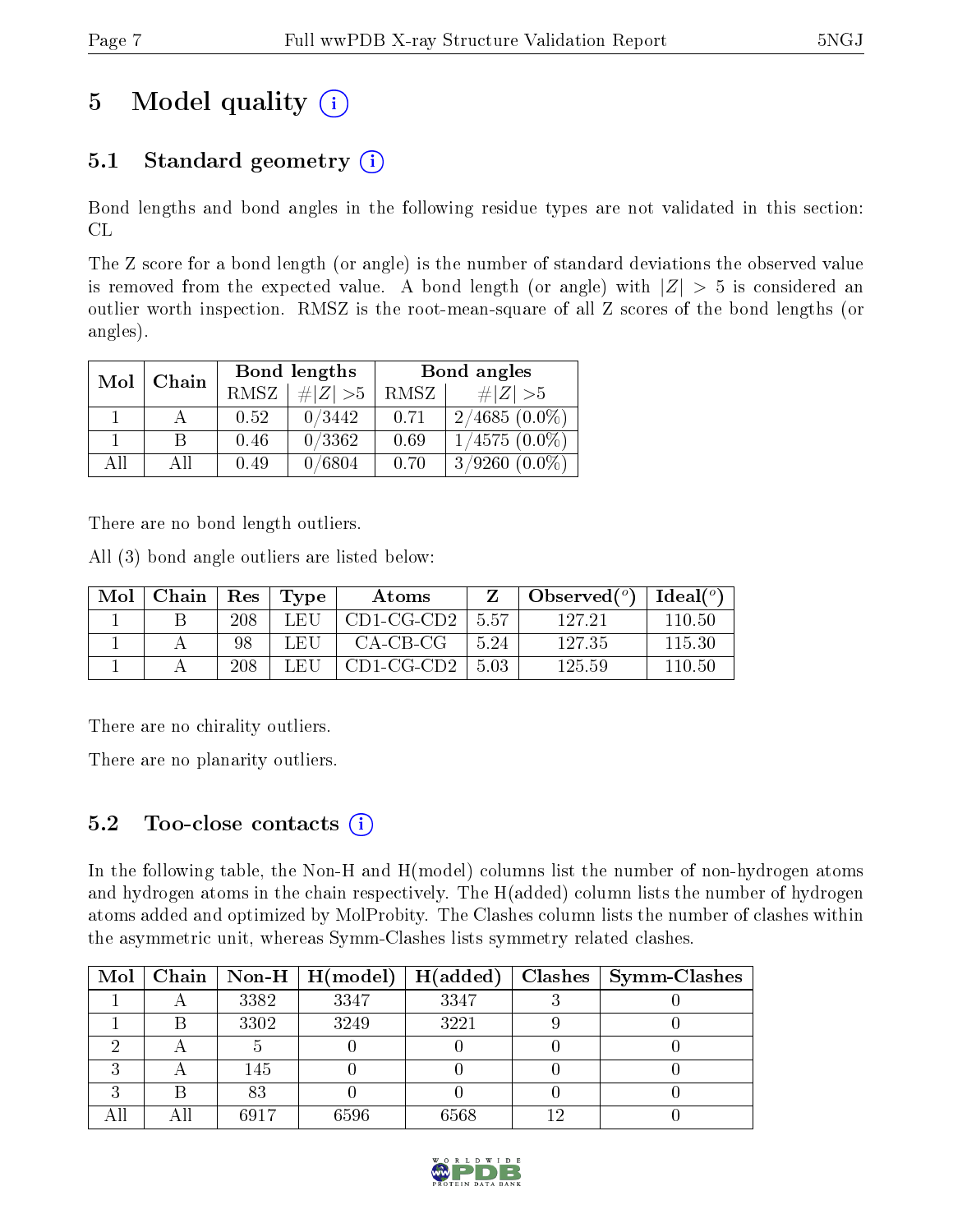The all-atom clashscore is defined as the number of clashes found per 1000 atoms (including hydrogen atoms). The all-atom clashscore for this structure is 1.

All (12) close contacts within the same asymmetric unit are listed below, sorted by their clash magnitude.

| Atom-1             | Atom-2            | Interatomic<br>distance $(A)$ | Clash<br>overlap $(A)$ |
|--------------------|-------------------|-------------------------------|------------------------|
| 1:B:376:VAL:HG12   | 1:B:452:VAL:HG11  | 1.67                          | 0.76                   |
| 1:B:213:ILE:HG22   | 1:B:295:ILE:HG22  | 1.82                          | 0.61                   |
| 1:B:376:VAL:CG1    | 1:B:452:VAL:HG11  | 2.32                          | 0.60                   |
| 1:B:159:VAL:HG12   | 1:B:159:VAL:O     | 2.11                          | 0.51                   |
| 1:B:450:SER:OG     | 1:B:452:VAL:HG12  | 2.12                          | 0.49                   |
| 1:A:390:LEU:O      | 1:A:460:VAL:HA    | 2.13                          | 0.48                   |
| 1:A:172:ASN:HB2    | 1: A:239:TYR:CE2  | 2.50                          | 0.47                   |
| 1: A:316: GLN: HG2 | 1: A: 339: ILE: O | 2.17                          | 0.45                   |
| 1: B: 36: TRP: CZ2 | 1:B:68:ALA:HB3    | 2.52                          | 0.45                   |
| 1:B:172:ASN:HB2    | 1:B:239:TYR:CE2   | 2.52                          | 0.44                   |
| 1:B:159:VAL:HG13   | 1:B:209:THR:HG21  | 2.02                          | 0.42                   |
| 1:B:11:ILE:HD11    | 1:B:34:ILE:HG21   | 2.01                          | 0.42                   |

There are no symmetry-related clashes.

### 5.3 Torsion angles  $(i)$

#### 5.3.1 Protein backbone  $(i)$

In the following table, the Percentiles column shows the percent Ramachandran outliers of the chain as a percentile score with respect to all X-ray entries followed by that with respect to entries of similar resolution.

The Analysed column shows the number of residues for which the backbone conformation was analysed, and the total number of residues.

| Mol | Chain | Analysed                      | Favoured |            |          | Allowed   Outliers   Percentiles |
|-----|-------|-------------------------------|----------|------------|----------|----------------------------------|
|     |       | $437/477$ (92\%)   423 (97\%) |          | 14 $(3\%)$ |          | 100 100                          |
|     |       | $427/477(90\%)$   406 (95\%)  |          | 17 $(4%)$  | $4(1\%)$ | $1 -$<br>16                      |
| All | All   | $864/954$ (91\%)   829 (96\%) |          | $31(4\%)$  | $4(0\%)$ | 29<br>31                         |

All (4) Ramachandran outliers are listed below:

| Mol | Chain | $\operatorname{Res}% \left( \mathcal{N}\right) \equiv\operatorname{Res}(\mathcal{N}_{0})\cap\mathcal{N}_{1}$ | Type |
|-----|-------|--------------------------------------------------------------------------------------------------------------|------|
|     |       | -48.                                                                                                         |      |
|     |       | 393                                                                                                          |      |

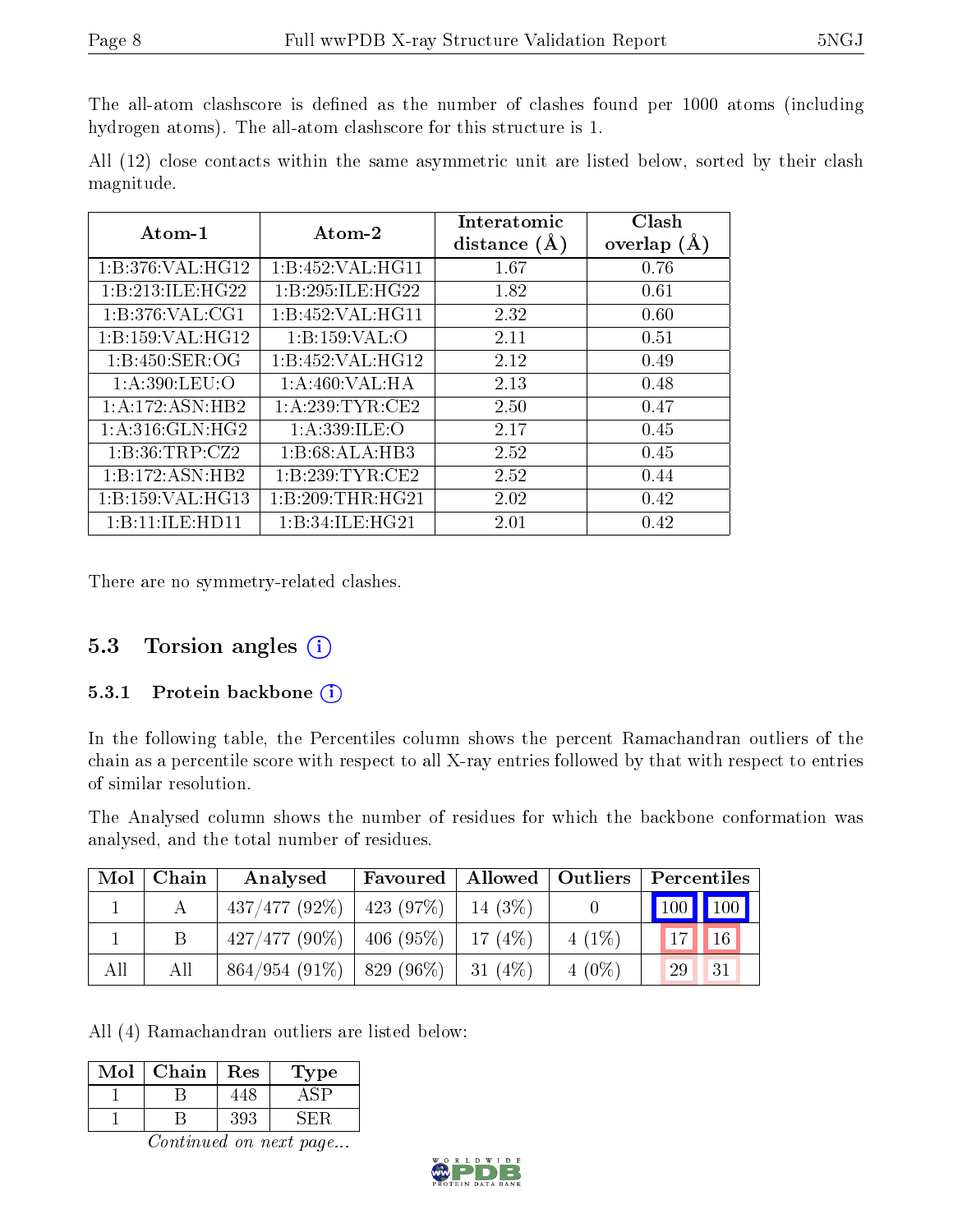Continued from previous page...

| Mol | Chain | Res | Type |
|-----|-------|-----|------|
|     |       | ツ   |      |
|     |       |     |      |

#### 5.3.2 Protein sidechains  $(i)$

In the following table, the Percentiles column shows the percent sidechain outliers of the chain as a percentile score with respect to all X-ray entries followed by that with respect to entries of similar resolution.

The Analysed column shows the number of residues for which the sidechain conformation was analysed, and the total number of residues.

| Mol | Chain | Analysed         | Rotameric   Outliers |           | Percentiles                    |  |  |
|-----|-------|------------------|----------------------|-----------|--------------------------------|--|--|
|     |       | $374/406$ (92\%) | 366 $(98\%)$         | $8(2\%)$  | 67<br>53 <sup>°</sup>          |  |  |
|     |       | $362/406$ (89\%) | 348 $(96\%)$         | 14 $(4%)$ | 32 <sub>1</sub><br>$\sqrt{41}$ |  |  |
| All | All   | 736/812 (91%)    | 714 (97%)            | 22(3%)    | 53<br>41                       |  |  |

All (22) residues with a non-rotameric sidechain are listed below:

| Mol            | Chain                   | Res              | Type                           |
|----------------|-------------------------|------------------|--------------------------------|
| $\mathbf 1$    | $\overline{\rm A}$      | 29               | <b>LEU</b>                     |
| $\mathbf{1}$   | $\overline{A}$          | 98               | <b>LEU</b>                     |
| $\mathbf{1}$   | $\overline{A}$          | $\overline{118}$ | <b>ASN</b>                     |
| $\mathbf{1}$   | $\overline{A}$          | 125              | ASP                            |
| $\mathbf{1}$   | $\overline{A}$          | 191              | <b>ILE</b>                     |
| $\overline{1}$ | $\overline{A}$          | 435              | <b>SER</b>                     |
| $\overline{1}$ | $\overline{A}$          | 437              | THR                            |
| $\mathbf{1}$   | $\overline{A}$          | 460              | <b>VAL</b>                     |
| $\overline{1}$ | $\overline{\mathrm{B}}$ | $\overline{7}$   | $\overline{\text{ARG}}$        |
| $\mathbf{1}$   | $\overline{\mathrm{B}}$ | 29               | LEU                            |
| $\overline{1}$ | $\, {\bf B}$            | 118              | <b>ASN</b>                     |
| $\overline{1}$ | $\overline{\mathrm{B}}$ | 125              | $\overline{\text{ASP}}$        |
| $\mathbf{1}$   | $\overline{\mathrm{B}}$ | 191              | ILE                            |
| $\overline{1}$ | $\overline{\mathrm{B}}$ | 208              | LEU                            |
| $\mathbf{1}$   | B                       | 274              | LEU                            |
| $\mathbf{1}$   | $\overline{\mathrm{B}}$ | 326              | <b>THR</b>                     |
| $\mathbf{1}$   | $\overline{\mathrm{B}}$ | 343              | LEU                            |
| $\mathbf{1}$   | $\boldsymbol{B}$        | 390              | LEU                            |
| $\overline{1}$ | $\overline{\mathrm{B}}$ | 397              | $\overline{\text{GLN}}$        |
| $\mathbf{1}$   | $\overline{\mathrm{B}}$ | 416              | ILE                            |
| $\mathbf 1$    | Β                       | 429              | $\overline{\text{L}}\text{EU}$ |

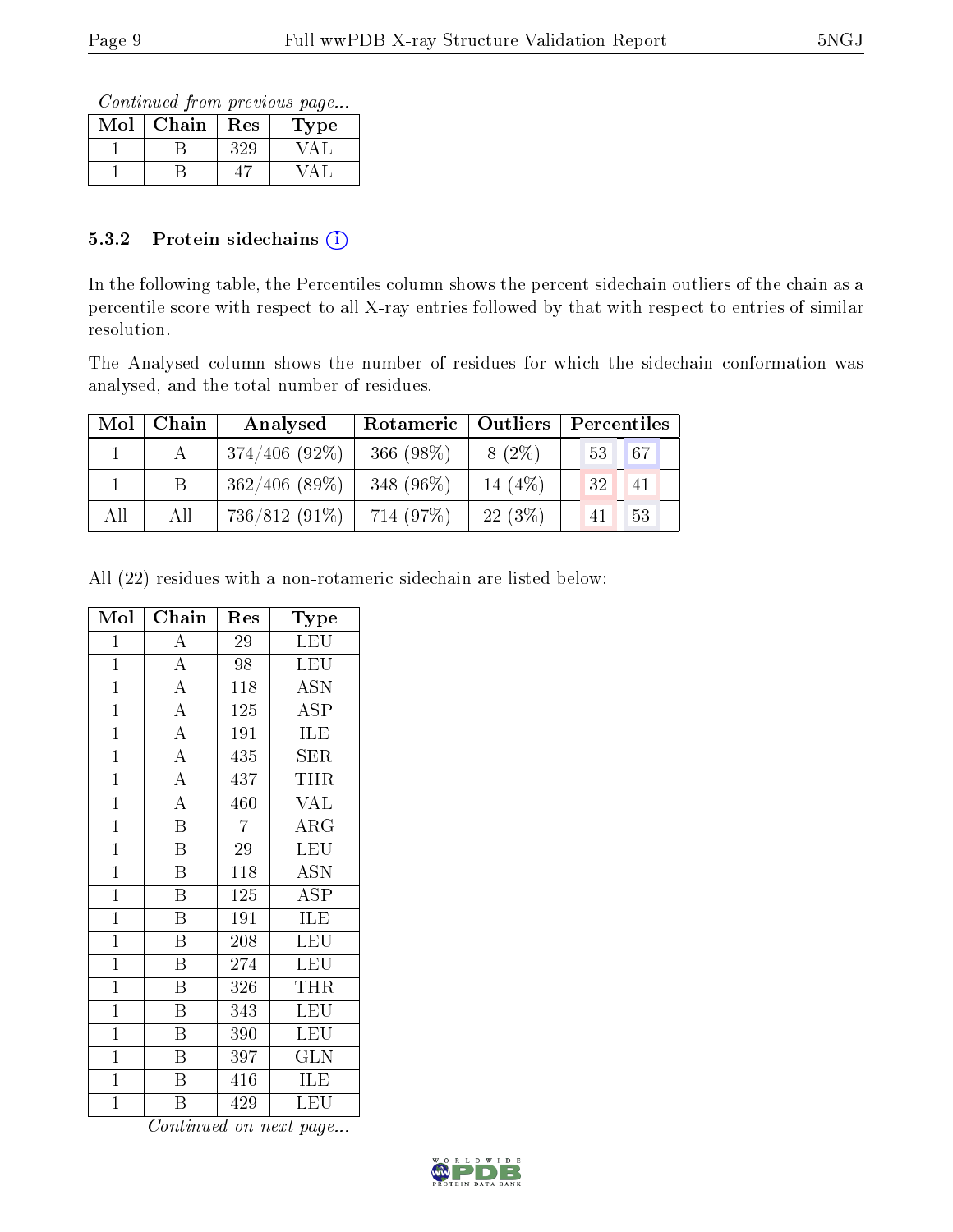Continued from previous page...

| Chain | Res | 7pe. |
|-------|-----|------|
|       |     |      |

Some sidechains can be flipped to improve hydrogen bonding and reduce clashes. There are no such sidechains identified.

#### 5.3.3 RNA (i)

There are no RNA molecules in this entry.

### 5.4 Non-standard residues in protein, DNA, RNA chains (i)

There are no non-standard protein/DNA/RNA residues in this entry.

#### 5.5 Carbohydrates  $(i)$

There are no carbohydrates in this entry.

### 5.6 Ligand geometry (i)

Of 5 ligands modelled in this entry, 5 are monoatomic - leaving 0 for Mogul analysis.

There are no bond length outliers.

There are no bond angle outliers.

There are no chirality outliers.

There are no torsion outliers.

There are no ring outliers.

No monomer is involved in short contacts.

#### 5.7 [O](https://www.wwpdb.org/validation/2017/XrayValidationReportHelp#nonstandard_residues_and_ligands)ther polymers (i)

There are no such residues in this entry.

### 5.8 Polymer linkage issues (i)

There are no chain breaks in this entry.

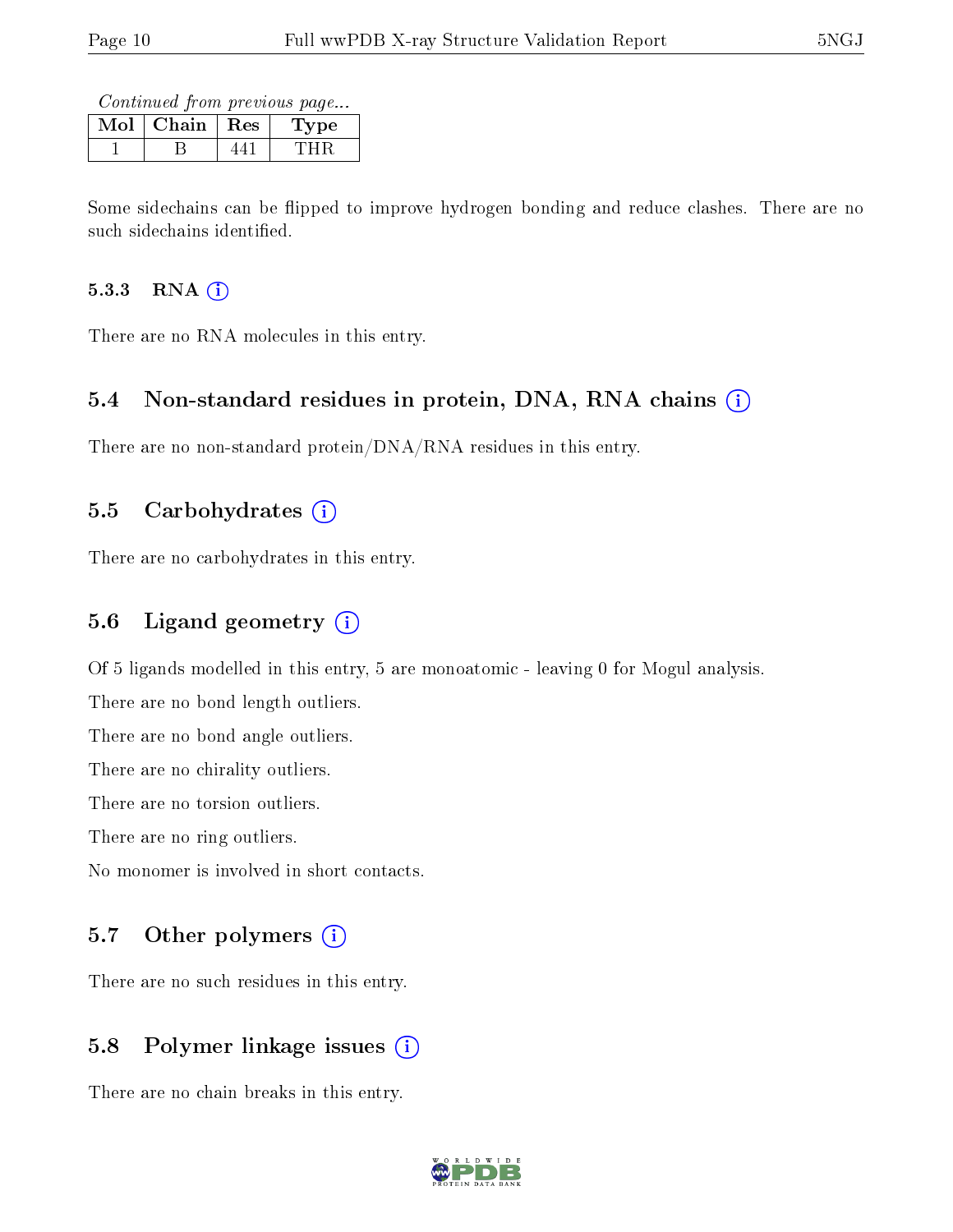# 6 Fit of model and data  $(i)$

# 6.1 Protein, DNA and RNA chains  $(i)$

In the following table, the column labelled  $#RSRZ> 2'$  contains the number (and percentage) of RSRZ outliers, followed by percent RSRZ outliers for the chain as percentile scores relative to all X-ray entries and entries of similar resolution. The OWAB column contains the minimum, median,  $95<sup>th</sup>$  percentile and maximum values of the occupancy-weighted average B-factor per residue. The column labelled ' $Q< 0.9$ ' lists the number of (and percentage) of residues with an average occupancy less than 0.9.

| Mol | Chain | Analysed        | ${ <\hspace{-1.5pt}{\mathrm{RSRZ}} \hspace{-1.5pt}>}$ | # $RSRZ>2$     |  | $OWAB(A^2)$              | $\mathrm{Q}{<}0.9$ |
|-----|-------|-----------------|-------------------------------------------------------|----------------|--|--------------------------|--------------------|
|     |       | $440/477(92\%)$ | 0.84                                                  | 47 (10%) 6 5   |  | 49, 70, 112, 149         |                    |
|     |       | $433/477(90\%)$ | 1.45                                                  | $120(27%)$ 0 0 |  | $\vert$ 57, 86, 178, 285 |                    |
| All | All   | $873/954(91\%)$ | 1.15                                                  | $167(19%)$ 111 |  | 49, 76, 139, 285         |                    |

All (167) RSRZ outliers are listed below:

| Mol            | Chain                   | Res | Type                          | $_{\rm RSRZ}$    |
|----------------|-------------------------|-----|-------------------------------|------------------|
| $\mathbf{1}$   | Β                       | 389 | THR                           | 13.7             |
| $\mathbf{1}$   | B                       | 458 | ILE                           | 10.8             |
| $\overline{1}$ | Β                       | 426 | $\rm ALA$                     | 8.4              |
| $\mathbf{1}$   | $\boldsymbol{B}$        | 429 | <b>LEU</b>                    | 7.5              |
| $\overline{1}$ | $\overline{\mathrm{B}}$ | 394 | $\overline{\rm ALA}$          | 7.3              |
| $\overline{1}$ | B                       | 387 | VĀL                           | $\overline{7.3}$ |
| $\overline{1}$ | B                       | 433 | <b>ASP</b>                    | 6.6              |
| $\overline{1}$ | Β                       | 329 | <b>VAL</b>                    | 6.4              |
| $\overline{1}$ | $\overline{B}$          | 418 | $\overline{\rm ALA}$          | $6.\overline{1}$ |
| $\overline{1}$ | $\overline{\mathrm{B}}$ | 396 | LEU                           | 6.0              |
| $\overline{1}$ | $\overline{\mathrm{B}}$ | 419 | <b>GLY</b>                    | 5.7              |
| $\overline{1}$ | $\overline{\mathrm{B}}$ | 420 | $\overline{\text{ASP}}$       | $\overline{5.7}$ |
| $\overline{1}$ | $\overline{B}$          | 391 | <b>ASN</b>                    | 5.7              |
| $\overline{1}$ | $\boldsymbol{B}$        | 36  | TRP                           | $5.6\,$          |
| $\overline{1}$ | $\overline{\mathrm{B}}$ | 328 | $\overline{\text{ASP}}$       | $\overline{5.3}$ |
| $\mathbf{1}$   | Β                       | 424 | ILE                           | $5.3\,$          |
| $\overline{1}$ | $\overline{\mathrm{B}}$ | 430 | LEU                           | $\overline{5.2}$ |
| $\mathbf{1}$   | Β                       | 423 | THR                           | $5.2\,$          |
| $\mathbf{1}$   | $\boldsymbol{B}$        | 383 | SER                           | $\overline{5.2}$ |
| $\overline{1}$ | B                       | 324 | ILE                           | 5.1              |
| $\mathbf{1}$   | $\overline{B}$          | 385 | <b>GLY</b>                    | 5.0              |
| $\overline{1}$ | Β                       | 398 | <b>MET</b>                    | $4.9\,$          |
| $\overline{1}$ | $\boldsymbol{B}$        | 460 | <b>VAL</b>                    | 4.9              |
| $\mathbf{1}$   | B                       | 456 | $\overline{I} \overline{Y} S$ | 4.6              |

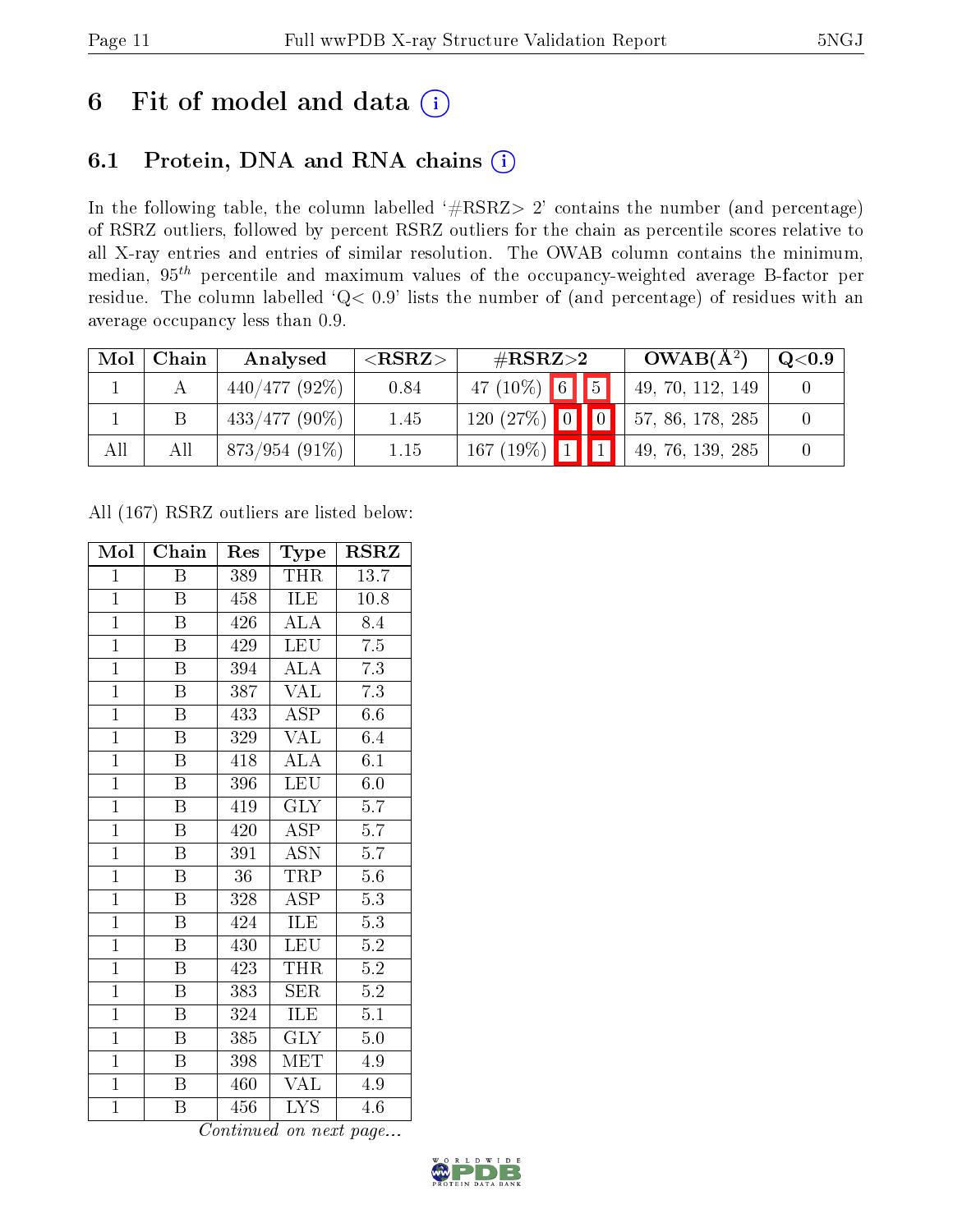| Mol            | Chain                   | Res              | Type                    | <b>RSRZ</b>      |
|----------------|-------------------------|------------------|-------------------------|------------------|
| $\mathbf{1}$   | $\overline{\rm A}$      | 329              | VAL                     | 4.6              |
| $\overline{1}$ | Β                       | 434              | $\overline{\text{ALA}}$ | 4.5              |
| $\mathbf{1}$   | $\overline{\mathrm{B}}$ | 189              | <b>ILE</b>              | 4.5              |
| $\mathbf{1}$   | $\, {\bf B}$            | 144              | TRP                     | 4.4              |
| $\overline{1}$ | $\overline{\mathrm{B}}$ | 397              | $\overline{\text{GLN}}$ | $\overline{4.4}$ |
| $\mathbf{1}$   | $\boldsymbol{B}$        | 459              | <b>THR</b>              | $\overline{4.3}$ |
| $\overline{1}$ | $\boldsymbol{B}$        | 382              | $\overline{\text{LYS}}$ | $\overline{4.3}$ |
| $\overline{1}$ | B                       | 395              | <b>THR</b>              | 4.3              |
| $\mathbf{1}$   | $\bar{\text{B}}$        | 441              | <b>THR</b>              | $\overline{4.3}$ |
| $\mathbf{1}$   | $\overline{A}$          | 327              | $\overline{\text{ASP}}$ | $\overline{4.3}$ |
| $\overline{1}$ | $\overline{\rm A}$      | 278              | <b>GLU</b>              | $\overline{4.3}$ |
| $\overline{1}$ | $\overline{A}$          | $\overline{290}$ | $\overline{\text{VAL}}$ | $\overline{4.3}$ |
| $\overline{1}$ | $\overline{A}$          | 279              | LEU                     | $\overline{4.2}$ |
| $\mathbf{1}$   | $\overline{\mathrm{B}}$ | 431              | $\rm{ARG}$              | $\overline{4.2}$ |
| $\overline{1}$ | $\overline{A}$          | $\overline{281}$ | $\overline{\text{LYS}}$ | $\overline{4.2}$ |
| $\overline{1}$ | B                       | $43\overline{5}$ | <b>SER</b>              | $4.2\,$          |
| $\overline{1}$ | $\overline{A}$          | <b>289</b>       | $\overline{\text{VAL}}$ | $\overline{4.2}$ |
| $\overline{1}$ | B                       | 425              | $\overline{\text{ASN}}$ | $\overline{4.2}$ |
| $\overline{1}$ | $\, {\bf B}$            | 183              | $\overline{\text{PRO}}$ | $\overline{4.1}$ |
| $\overline{1}$ | Β                       | $44\overline{2}$ | <b>VAL</b>              | 4.1              |
| $\overline{1}$ | A                       | 325              | <b>GLU</b>              | $\overline{4.1}$ |
| $\overline{1}$ | $\overline{\mathrm{B}}$ | 384              | $\overline{\rm ALA}$    | $4.0\,$          |
| $\mathbf{1}$   | $\boldsymbol{B}$        | 421              | <b>ALA</b>              | $4.0\,$          |
| $\overline{1}$ | $\overline{\mathrm{B}}$ | 414              | <b>TRP</b>              | $4.0\,$          |
| $\mathbf{1}$   | B                       | 39               | $\overline{\text{ASP}}$ | $3.9\,$          |
| $\overline{1}$ | $\, {\bf B}$            | 432              | <b>ALA</b>              | $3.8\,$          |
| $\overline{1}$ | B                       | 281              | $\overline{\text{LYS}}$ | $\overline{3.7}$ |
| $\bar{1}$      | A                       | 470              | <b>GLN</b>              | 3.7              |
| $\overline{1}$ | $\overline{\rm A}$      | 95               | TRP                     | $\overline{3}.7$ |
| $\mathbf{1}$   | Β                       | 392              | $\rm{ARG}$              | 3.6              |
| $\mathbf{1}$   | Β                       | 375              | $\widehat{\text{ALA}}$  | 3.6              |
| $\mathbf{1}$   | A                       | 324              | <b>ILE</b>              | $\overline{3.6}$ |
| $\mathbf{1}$   | Β                       | 40               | <b>SER</b>              | 3.5              |
| $\mathbf{1}$   | $\overline{\mathrm{B}}$ | $\overline{216}$ | MET                     | $\overline{3.5}$ |
| $\mathbf{1}$   | Β                       | 452              | <b>VAL</b>              | $3.5\,$          |
| $\overline{1}$ | A                       | 285              | $\overline{\text{LYS}}$ | $\overline{3.5}$ |
| $\mathbf{1}$   | Β                       | 390              | LEU                     | $3.5\,$          |
| $\overline{1}$ | A                       | 277              | MET                     | 3.4              |
| $\mathbf{1}$   | Β                       | 285              | $\overline{\text{LYS}}$ | 3.4              |
| $\overline{1}$ | B                       | 379              | ILE                     | 3.4              |
| $\mathbf{1}$   | $\overline{\text{B}}$   | 457              | $\overline{\text{VAL}}$ | 3.4              |
| $\mathbf{1}$   | Β                       | 159              | VAL                     | 3.4              |

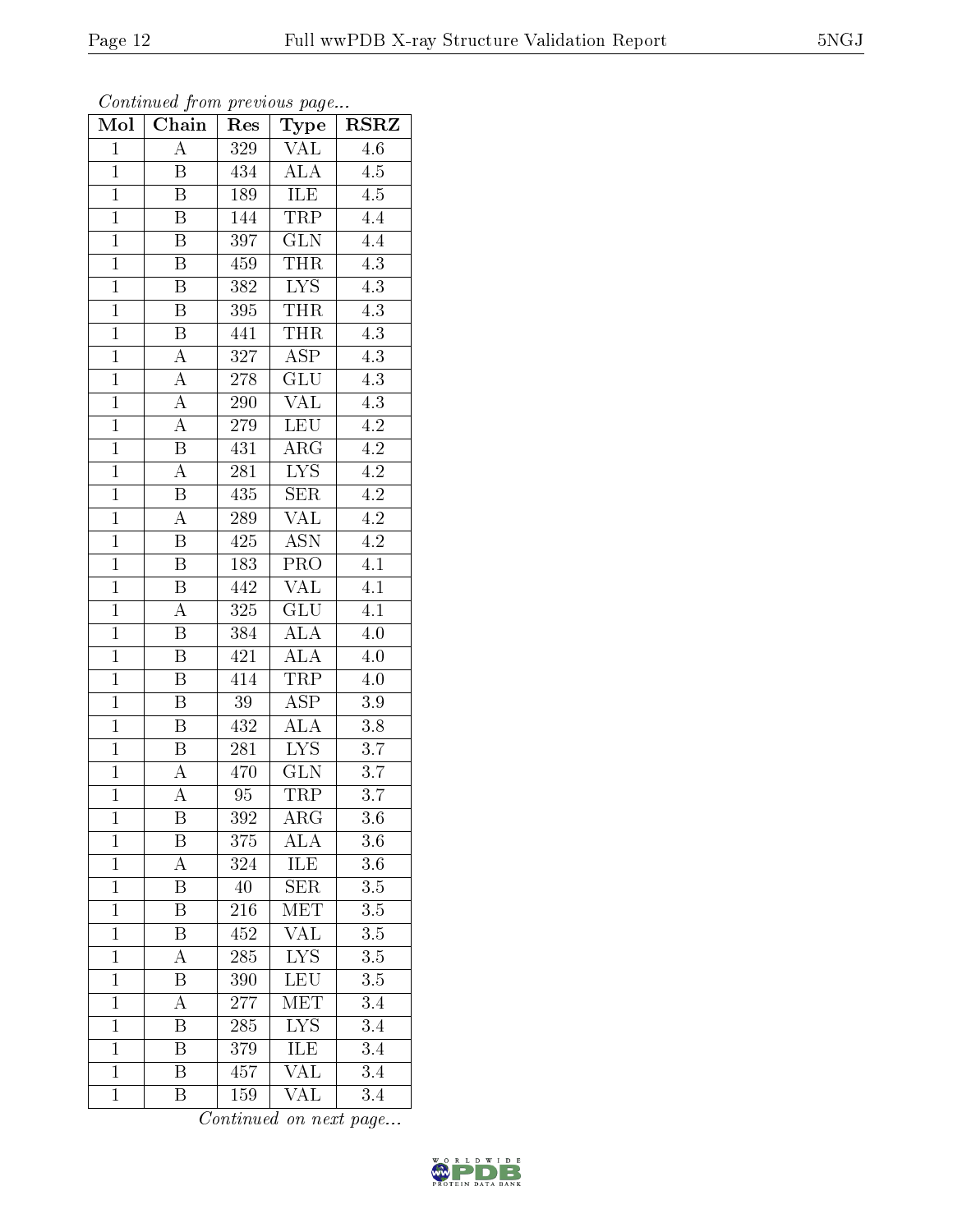| Mol            | Chain                   | $\operatorname{Res}% \left( \mathcal{N}\right) \equiv\operatorname{Res}(\mathcal{N}_{0})\left( \mathcal{N}_{0}\right) ^{\ast}\left( \mathcal{N}_{0}\right)$ | Type                    | $_{\rm RSRZ}$    |
|----------------|-------------------------|-------------------------------------------------------------------------------------------------------------------------------------------------------------|-------------------------|------------------|
| $\mathbf{1}$   | Β                       | 343                                                                                                                                                         | LEU                     | $\overline{3.3}$ |
| $\mathbf{1}$   | B                       | 422                                                                                                                                                         | <b>ALA</b>              | 3.3              |
| $\overline{1}$ | $\overline{\mathrm{B}}$ | 217                                                                                                                                                         | $\overline{\text{ASP}}$ | $\overline{3.3}$ |
| $\overline{1}$ | $\, {\bf B}$            | 327                                                                                                                                                         | $\overline{\text{ASP}}$ | $\overline{3.3}$ |
| $\overline{1}$ | $\overline{\rm A}$      | 468                                                                                                                                                         | <b>TYR</b>              | $\overline{3.3}$ |
| $\mathbf{1}$   | B                       | 437                                                                                                                                                         | THR                     | $\overline{3.2}$ |
| $\overline{1}$ | B                       | 381                                                                                                                                                         | <b>VAL</b>              | $\overline{3.2}$ |
| $\overline{1}$ | $\boldsymbol{B}$        | 268                                                                                                                                                         | $\overline{\text{TYR}}$ | $\overline{3.1}$ |
| $\overline{1}$ | $\boldsymbol{B}$        | 288                                                                                                                                                         | $\overline{\text{LYS}}$ | $\overline{3.1}$ |
| $\overline{1}$ | Β                       | 181                                                                                                                                                         | $\overline{\text{GLU}}$ | $\overline{3.1}$ |
| $\overline{1}$ | A                       | 464                                                                                                                                                         | $\overline{\text{GLY}}$ | $\overline{3.1}$ |
| $\overline{1}$ | $\overline{\mathrm{B}}$ | 287                                                                                                                                                         | $\overline{\text{LEU}}$ | $2.\overline{9}$ |
| $\overline{1}$ | $\boldsymbol{B}$        | 428                                                                                                                                                         | $\overline{\text{GLY}}$ | $2.9\,$          |
| $\overline{1}$ | $\boldsymbol{B}$        | 416                                                                                                                                                         | ILE                     | 2.9              |
| $\overline{1}$ | $\overline{\mathrm{B}}$ | 417                                                                                                                                                         | THR                     | $2.9\,$          |
| $\mathbf{1}$   | A                       | 297                                                                                                                                                         | $\overline{\text{LEU}}$ | $2.9\,$          |
| $\overline{1}$ | B                       | $1\,79$                                                                                                                                                     | LEU                     | $2.\overline{9}$ |
| $\mathbf{1}$   | $\, {\bf B}$            | 427                                                                                                                                                         | <b>THR</b>              | 2.9              |
| $\mathbf{1}$   | $\boldsymbol{B}$        | 399                                                                                                                                                         | <b>SER</b>              | 2.8              |
| $\overline{1}$ | $\overline{\mathbf{B}}$ | 143                                                                                                                                                         | $\overline{\text{THR}}$ | $\overline{2.8}$ |
| $\mathbf{1}$   | B                       | 95                                                                                                                                                          | <b>TRP</b>              | $2.8\,$          |
| $\overline{1}$ | $\overline{\mathrm{B}}$ | $\overline{279}$                                                                                                                                            | <b>LEU</b>              | $\overline{2.7}$ |
| $\overline{1}$ | $\, {\bf B}$            | 49                                                                                                                                                          | GLU                     | 2.7              |
| $\overline{1}$ | $\overline{\mathrm{B}}$ | 180                                                                                                                                                         | $\overline{\rm ASP}$    | $\overline{2.7}$ |
| $\overline{1}$ | A                       | 298                                                                                                                                                         | $\overline{\text{VAL}}$ | 2.7              |
| $\overline{1}$ | B                       | 393                                                                                                                                                         | $\overline{\text{SER}}$ | 2.7              |
| $\overline{1}$ | $\overline{\mathrm{B}}$ | $\overline{291}$                                                                                                                                            | $\overline{\text{ASN}}$ | $\overline{2.7}$ |
| $\overline{1}$ | А                       | $\overline{3}$                                                                                                                                              | <b>LEU</b>              | $\overline{2.7}$ |
| $\overline{1}$ | $\overline{\rm A}$      | 287                                                                                                                                                         | $\overline{\text{LEU}}$ | 2.7              |
| 1              | Β                       | 269                                                                                                                                                         | <b>LEU</b>              | 2.7              |
| $\mathbf{1}$   | Β                       | 43                                                                                                                                                          | THR                     | 2.6              |
| $\mathbf{1}$   | Β                       | 12                                                                                                                                                          | PHE                     | 2.6              |
| $\overline{1}$ | B                       | 412                                                                                                                                                         | <b>VAL</b>              | 2.6              |
| $\mathbf{1}$   | B                       | 386                                                                                                                                                         | <b>ASN</b>              | 2.6              |
| $\mathbf{1}$   | А                       | 312                                                                                                                                                         | <b>LEU</b>              | 2.6              |
| $\mathbf{1}$   | А                       | 351                                                                                                                                                         | LEU                     | $2.\overline{6}$ |
| $\mathbf{1}$   | $\overline{\mathrm{B}}$ | 184                                                                                                                                                         | PHE                     | $\overline{2.5}$ |
| $\mathbf{1}$   | B                       | 289                                                                                                                                                         | $\overline{\text{VAL}}$ | $2.\overline{5}$ |
| $\overline{1}$ | $\rm \overline{B}$      | $9\overline{1}$                                                                                                                                             | $\overline{\text{ASP}}$ | $\overline{2.5}$ |
| $\mathbf{1}$   | Β                       | 169                                                                                                                                                         | TRP                     | $2.5\,$          |
| $\mathbf{1}$   | $\overline{\mathrm{B}}$ | 245                                                                                                                                                         | MET                     | 2.5              |
| $\mathbf{1}$   | Β                       | 413                                                                                                                                                         | <b>THR</b>              | 2.5              |

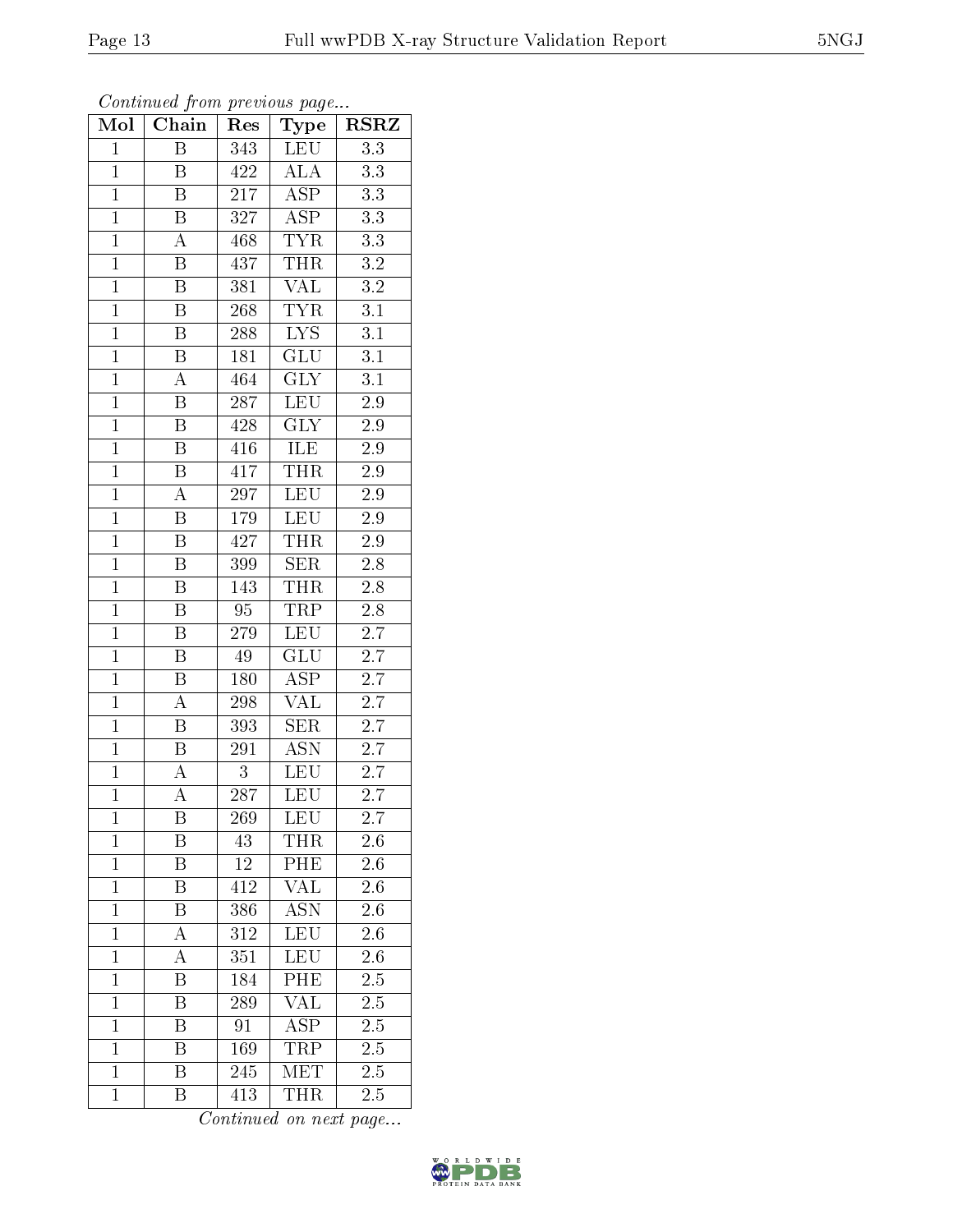| Mol            | Chain                   | Res              | Type                    | <b>RSRZ</b>      |
|----------------|-------------------------|------------------|-------------------------|------------------|
| $\mathbf{1}$   | $\overline{\rm A}$      | 311              | ILE                     | $\overline{2.5}$ |
| $\overline{1}$ | B                       | 284              | ILE                     | 2.4              |
| $\mathbf{1}$   | A                       | 322              | $\overline{\text{PRO}}$ | $2.\overline{4}$ |
| $\mathbf{1}$   | B                       | 141              | $\overline{\text{ASP}}$ | $2.4\,$          |
| $\overline{1}$ | $\overline{\mathrm{B}}$ | 278              | $\overline{\text{GLU}}$ | $2.4\,$          |
| $\mathbf{1}$   | $\overline{\rm A}$      | 284              | ILE                     | 2.4              |
| $\overline{1}$ | $\boldsymbol{B}$        | 161              | ILE                     | 2.4              |
| $\overline{1}$ | B                       | 157              | $\overline{\text{VAL}}$ | $\overline{2.4}$ |
| $\overline{1}$ | $\bar{\text{B}}$        | 388              | <b>THR</b>              | 2.4              |
| $\overline{1}$ | $\overline{\mathrm{B}}$ | 243              | <b>ASN</b>              | 2.4              |
| $\overline{1}$ | $\overline{\mathrm{B}}$ | 199              | ILE                     | $\overline{2.3}$ |
| $\overline{1}$ | $\overline{\rm A}$      | 296              | $\overline{\text{ALA}}$ | $\overline{2.3}$ |
| $\overline{1}$ | $\overline{\mathbf{B}}$ | 139              | <b>LEU</b>              | $\overline{2.3}$ |
| $\mathbf{1}$   | $\boldsymbol{B}$        | 142              | $\overline{LYS}$        | $2.3\,$          |
| $\overline{1}$ | $\overline{\mathrm{B}}$ | 353              | PHE                     | $\overline{2.3}$ |
| $\overline{1}$ | A                       | 343              | <b>LEU</b>              | $\overline{2.3}$ |
| $\overline{1}$ | $\overline{\mathrm{B}}$ | $\overline{94}$  | LEU                     | $\overline{2.3}$ |
| $\overline{1}$ | $\, {\bf B}$            | $\overline{7}$   | $\rm{ARG}$              | 2.3              |
| $\overline{1}$ | $\overline{B}$          | $\overline{20}$  | <b>HIS</b>              | $\overline{2.3}$ |
| $\overline{1}$ | $\boldsymbol{B}$        | 293              | PHE                     | $2\overline{.3}$ |
| $\overline{1}$ | $\boldsymbol{A}$        | 282              | <b>ASP</b>              | $\overline{2.3}$ |
| $\overline{1}$ | $\overline{A}$          | 280              | <b>TYR</b>              | $\overline{2.2}$ |
| $\mathbf{1}$   | $\boldsymbol{A}$        | 286              | <b>THR</b>              | $2.2\,$          |
| $\overline{1}$ | $\overline{A}$          | $\,6$            | LEU                     | $\overline{2.2}$ |
| $\mathbf{1}$   | $\overline{\rm A}$      | 142              | $\overline{\text{LYS}}$ | $2.2\,$          |
| $\overline{1}$ | $\overline{A}$          | $\overline{13}$  | <b>VAL</b>              | $2.2\,$          |
| $\overline{1}$ | $\overline{\mathbf{B}}$ | $\overline{311}$ | <b>ILE</b>              | $\overline{2.2}$ |
| $\mathbf{1}$   | $\overline{\rm A}$      | 30               | VAL                     | $2\overline{.2}$ |
| $\overline{1}$ | $\overline{\rm A}$      | 353              | PHE                     | 2.2              |
| $\mathbf{1}$   | А                       | 161              | ILE                     | $\overline{2.2}$ |
| $\mathbf{1}$   | Β                       | 445              | THR                     | 2.2              |
| $\mathbf{1}$   | $\overline{\rm A}$      | 204              | ILE                     | <b>2.2</b>       |
| $\mathbf{1}$   | A                       | 288              | ${\rm LYS}$             | 2.2              |
| $\mathbf{1}$   | $\overline{\rm A}$      | 429              | LEU                     | $\overline{2.2}$ |
| $\mathbf{1}$   | Β                       | 274              | <b>LEU</b>              | $2.\overline{2}$ |
| $\overline{1}$ | Β                       | 297              | LEU                     | $\overline{2.2}$ |
| $\mathbf{1}$   | Β                       | 187              | ASP                     | 2.2              |
| $\overline{1}$ | А                       | 407              | <b>ALA</b>              | $2\overline{.2}$ |
| $\mathbf{1}$   | Β                       | 272              | <b>LYS</b>              | $2.\overline{2}$ |
| $\mathbf{1}$   | B                       | 447              | LYS                     | 2.1              |
| $\mathbf{1}$   | Β                       | 193              | $\overline{\text{ASP}}$ | 2.1              |
| $\mathbf{1}$   | А                       | 248              | $\overline{\text{VAL}}$ | 2.1              |

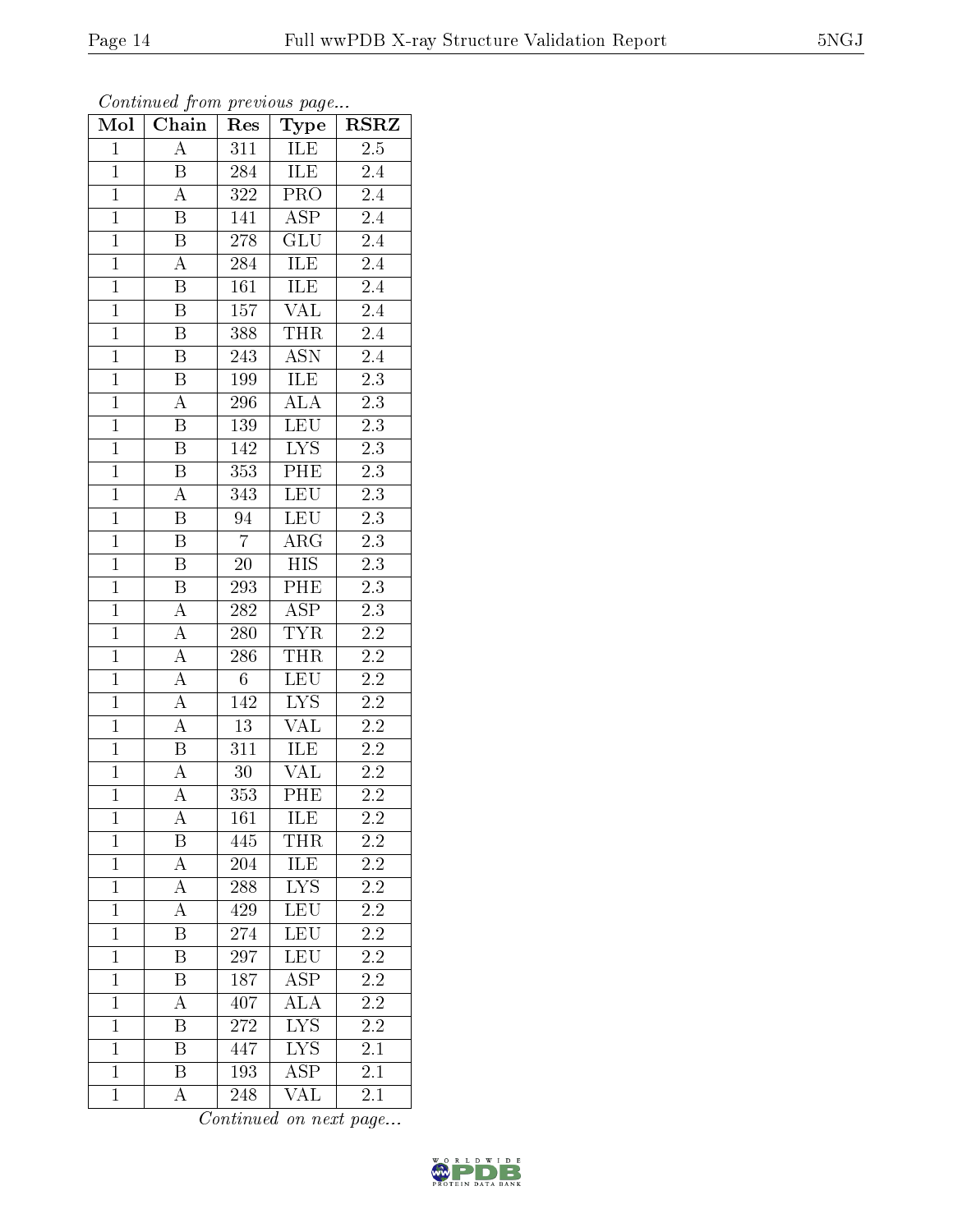| Mol          | Chain            | $\operatorname{Res}% \left( \mathcal{N}\right) \equiv\operatorname{Res}(\mathcal{N}_{0})\left( \mathcal{N}_{0}\right) ^{2}$ | Type        | RSRZ             |
|--------------|------------------|-----------------------------------------------------------------------------------------------------------------------------|-------------|------------------|
| 1            | А                | 220                                                                                                                         | <b>LYS</b>  | 2.1              |
| $\mathbf{1}$ | A                | 362                                                                                                                         | ILE         | 2.1              |
| $\mathbf{1}$ | Β                | 76                                                                                                                          | ILE         | 2.1              |
| $\mathbf{1}$ | B                | 29                                                                                                                          | LEU         | 2.1              |
| $\mathbf{1}$ | $\boldsymbol{B}$ | 168                                                                                                                         | THR         | $2.\overline{1}$ |
| $\mathbf{1}$ | A                | 231                                                                                                                         | PHE         | 2.1              |
| $\mathbf{1}$ | Β                | 271                                                                                                                         | ASP         | 2.1              |
| $\mathbf{1}$ | A                | 157                                                                                                                         | <b>VAL</b>  | 2.1              |
| $\mathbf{1}$ | Β                | 275                                                                                                                         | $\rm GLY$   | 2.1              |
| $\mathbf{1}$ | Β                | 312                                                                                                                         | <b>LEU</b>  | 2.1              |
| $\mathbf{1}$ | B                | 351                                                                                                                         | LEU         | 2.1              |
| $\mathbf{1}$ | А                | 76                                                                                                                          | ILE         | 2.0              |
| $\mathbf{1}$ | $\boldsymbol{A}$ | 352                                                                                                                         | <b>GLY</b>  | 2.0              |
| $\mathbf{1}$ | $\bf{A}$         | 467                                                                                                                         | LEU         | 2.0              |
| $\mathbf{1}$ | B                | 167                                                                                                                         | VAL         | 2.0              |
| $\mathbf{1}$ | B                | 42                                                                                                                          | ${\rm SER}$ | 2.0              |
| $\mathbf{1}$ | Β                | 155                                                                                                                         | ALA         | $2.0\,$          |

### 6.2 Non-standard residues in protein, DNA, RNA chains (i)

There are no non-standard protein/DNA/RNA residues in this entry.

### 6.3 Carbohydrates  $(i)$

There are no carbohydrates in this entry.

### 6.4 Ligands  $(i)$

In the following table, the Atoms column lists the number of modelled atoms in the group and the number defined in the chemical component dictionary. The B-factors column lists the minimum, median,  $95<sup>th</sup>$  percentile and maximum values of B factors of atoms in the group. The column labelled  $Q < 0.9$ ' lists the number of atoms with occupancy less than 0.9.

| Mol | Type          | Chain | Res | $\boldsymbol{\mathrm{Atoms}}$ | $_{\rm RSCC}$ | RSR  | $\perp$ B-factors( $\rm \AA^2$ ) | Q <sub>0.9</sub> |
|-----|---------------|-------|-----|-------------------------------|---------------|------|----------------------------------|------------------|
|     | $\rm CL$      |       | 503 |                               | 0.29          | 0.18 | 107, 107, 107, 107               |                  |
|     | $\mathrm{CL}$ |       | 505 |                               | 0.86          | 0.35 | 91,91,91,91                      |                  |
| റ   | $\mathrm{CL}$ |       | 501 |                               | 0.90          | 0.15 | 56,56,56,56                      |                  |
|     |               |       | 504 |                               | 0.90          | 0.25 | 92,92,92,92                      |                  |
|     |               |       | 502 |                               | 0.96          | 0.29 | 50,50,50,50                      |                  |